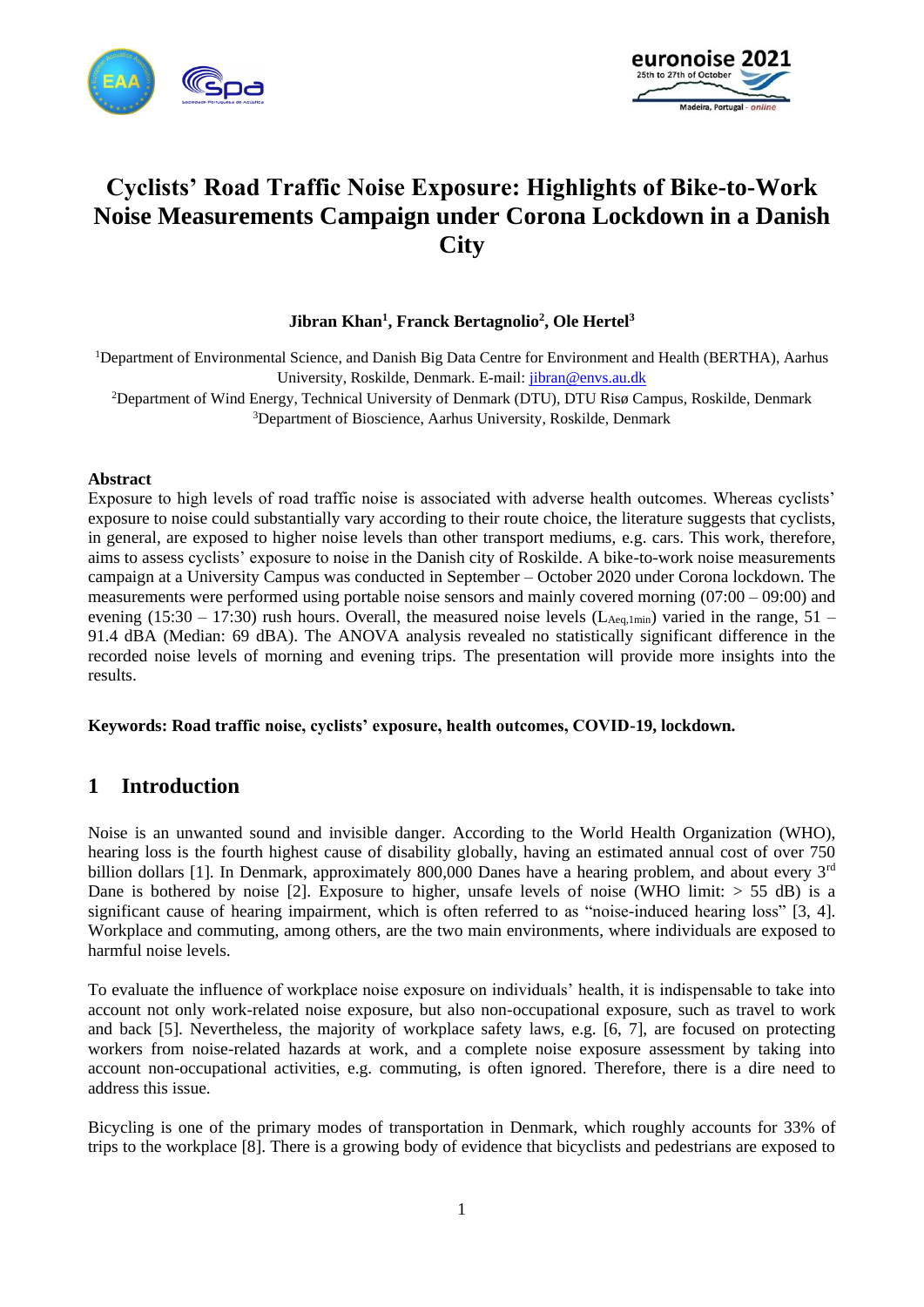

relatively higher noise levels, on average,  $> 75$  dBA, compared to other transportation modes [9]. In particular, exposure longer than four seconds of 114 dBA may lead to a greater risk of noise-induced hearing loss [10]. However, noise exposure of individuals who bicycle to work is under-studied, particularly in the Danish context. To the authors' knowledge, there are only a few scientific articles on this subject.

Recently, Apparacio and Gelb [11] studied bicyclists' exposure to road traffic noise in Copenhagen, Denmark, and compared it with noise levels in Paris (France) and Montreal (Canada). Their work, however, was based on six days of measurements (3 sensors), focused on evaluating bicycling infrastructure of the cities in question, and did not distinguish between work and other commuters. Thus, the research gaps concerning noise exposure of bike-to-work commuters persist and need to be addressed.

The recent Corona virus pandemic (COVID-19) has influenced humanity across the globe, via societal closures and lockdowns. Whereas all institutions and organizations were closed down during the pandemic in Denmark, some government employees performing critical functions (daily laboratory work, management, etc.) were allowed to work. At the same time, the associated lockdowns and restrictions also provided experimental environments to study noise levels under reduced traffic volumes.

Therefore, this paper aims to study noise exposure of bike-to-work commuters under Corona lockdown at a University campus in the Danish city of Roskilde.

# **2 Materials and methods**

This section reflects on the study site and bike-to-work campaign under Corona lockdown. Data collection and analysis are also summarized.

#### **2.1 Study site and bike-to-work campaign**

The study site is the Department of Environmental Science, Aarhus University (hereafter, ENVS). The ENVS is located at the DTU Risø campus, which is home to several research centres. The campus is located in the north of Roskilde, a Danish city with relatively less busy roads, compared to, for example, Copenhagen. Figure 1 shows the study site, its surroundings, and the city of Roskilde. The landscape surrounding the study site is mainly bounded by dense and sparse vegetation and water bodies. In addition, there is a highway nearby, namely, Frederiksborgvej, which connects the DTU Risø campus with the different parts of the city (Figure 1).



Figure 1 – The city of Roskilde and the study site. Note: only relevant areas of Roskilde are shown in the left panel. Background map © OpenStreetMaps.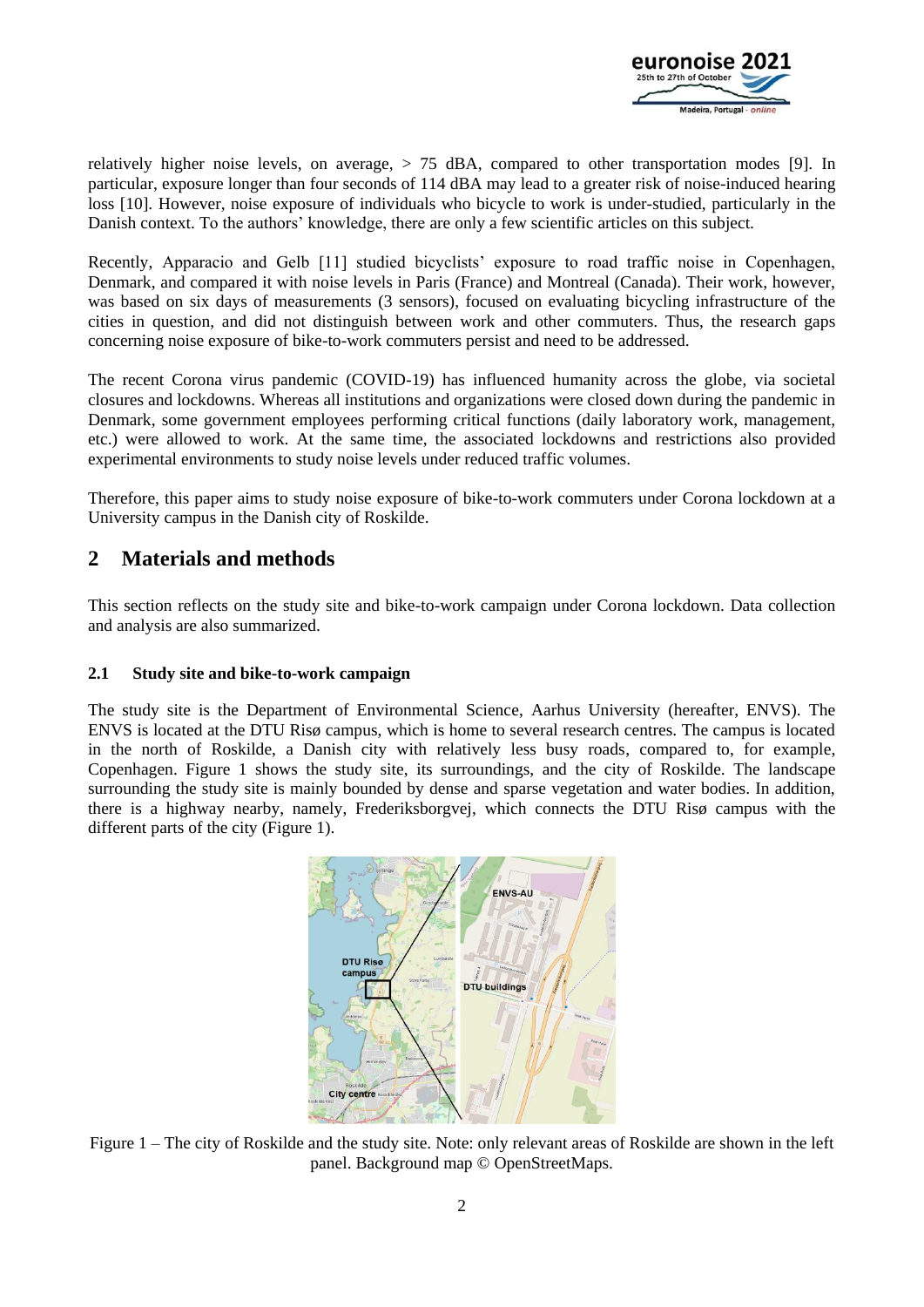

Every year ENVS organizes a bike-to-work campaign to motivate its employees towards a healthy lifestyle. In conjunction, a similar campaign was organized in September – October 2020, which was disrupted due to Corona lockdown. However, a few employees performing daily-basis, critical laboratory and maintenance tasks were allowed to come to the ENVS. Thus, bike-to-work participants were requested to help with the noise measurements. Of which, six participants, bicycling from different parts of the city to the ENVS, were chosen. The aim was to maximize the coverage of different areas of Roskilde (e.g. city centre, remote area) as much as possible. The measurements protocol is described in the next section.

#### **2.2 Data collection**

As stated above, six volunteers were involved in the data collection. The measurements were performed from 18 September – 20 October 2020 and on dry days only. During data collection, volunteers bicycled from their residential locations to ENVS and back during morning and evening rush hours. The morning trip was made between 07:00 – 09:00 hours, whereas the evening trip was covered between 15:30 – 17:30 hours. The same route (both ways) was covered each day without any stopovers, e.g. a visit to a supermarket on the way back home. In total, 771 km (51.4 hours, GPS trace) were travelled through the city of Roskilde. Figure 2 shows the routes of six volunteers.



Figure 2 – The routes of volunteers during the noise measurements campaign under Corona lockdown in Roskilde from 18 September to 20 October 2020. Background map © OpenStreetMaps.

The data was collected using HBK – Hottinger Brüel & Kjær's A/S Personal Noise Dose Meter (Type 4448, class 1) (HBK, Nærum, Denmark). The HBK's noise dose meter recorded A-weighted equivalent sound pressure level every minute, namely, LAeq,1min, in dBA. We believe the temporal resolution of one minute is sufficiently detailed, since bicyclists were requested to maintain a mean speed of 15 km/h. At this speed, a cyclist can only ride 250 m in one minute. This was in line with the measurements strategy adopted by Apparacio and Gelb [11], who used 3 similar sensors to investigate cyclists' noise exposure in Copenhagen.

However, in our study, each volunteer carried two sensors attached to the backpack (not shown here, the presentation will reflect on all relevant figures). The aim was twofold. First, to minimize the wind-induced noise affecting the noise measurements. Second, to double the amount of data collected. In total, 12 sensors were used. The sensors were calibrated once a day using the sound calibrator, Type 4231, per the manufacturer's recommendation. In addition, colocation tests of the sensors were also performed, where sensors were placed in a quiet room, and their measured noise levels were compared.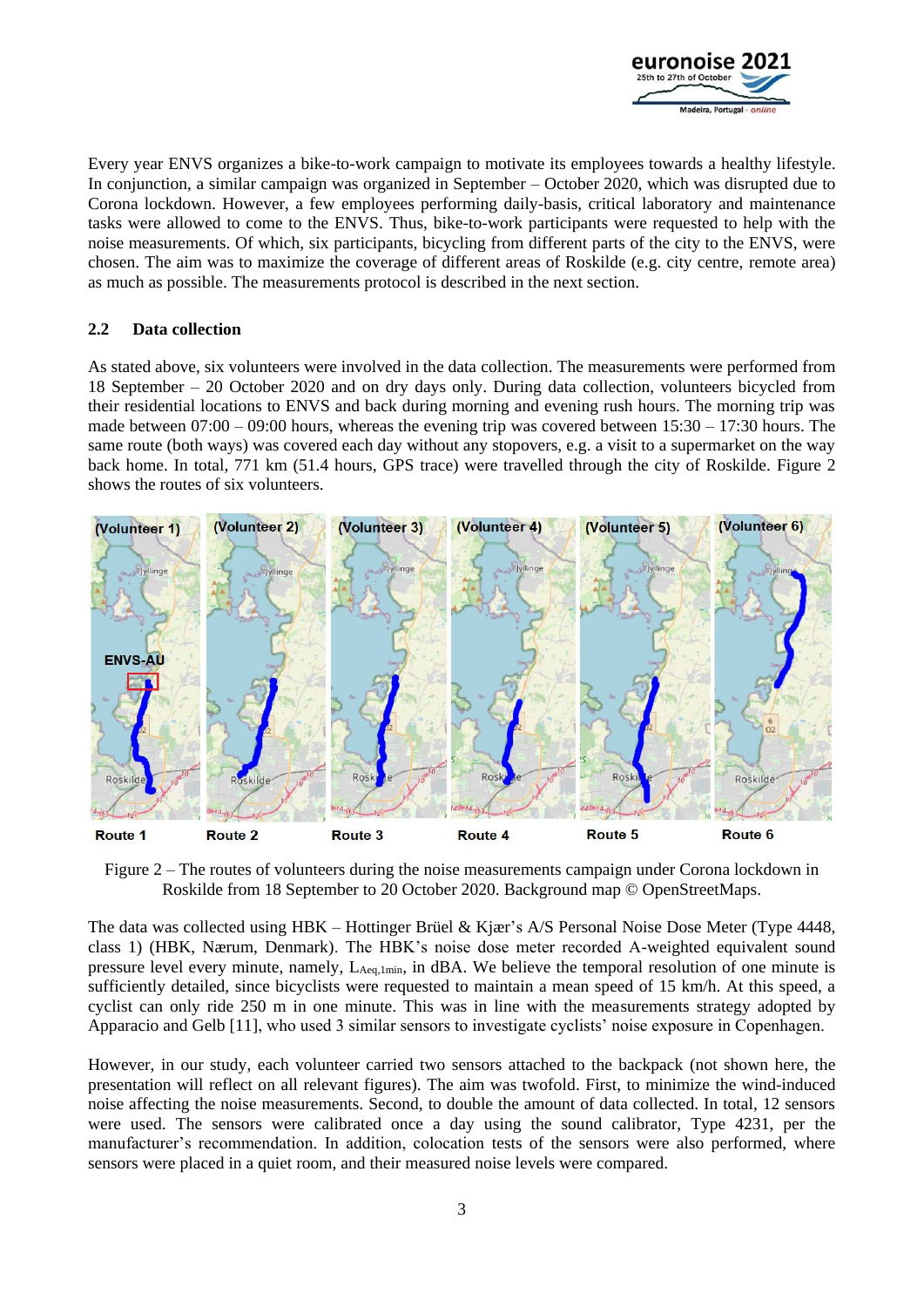

The GPS data was collected using a freely available Android app, OSMTracker for Android<sup>TM</sup>. The app recorded the GPS coordinates every second. Due to General Data Protection (GDPR) issues, the GPS data of bicyclists' homes was discarded, and while bicycling to work in the morning, the nearest street to the house was assumed as the starting point. The GPS points were first map-matched with the OpenStreetMaps®, and then merged with the data collected by noise sensors.

We also obtained meteorological data from the meteorological mast at the DTU Risø campus. The data, for the relevant measurements hours,  $07:00 - 09:00$  and  $15:30 - 17:30$ , contained ten-minute averages of air temperature ( ${}^{0}C$ ), wind speed (m/s), wind direction (degrees), and relative humidity (%).

#### **2.3 Data analysis**

We conducted the descriptive and statistical analysis of the collected data (L<sub>Aeq,1min</sub>). Several measures were computed, including minimum, maximum, variance, standard deviation and percentiles (i.e.  $5<sup>th</sup>$ ,  $10<sup>th</sup>$ ,  $25<sup>th</sup>$ ,  $50<sup>th</sup>$ ,  $75<sup>th</sup>$ ,  $90<sup>th</sup>$ ,  $95<sup>th</sup>$ ), all given in dBA. In addition, we also performed a one-way Analysis of Variance (ANOVA) to determine, whether there was a statistical difference between noise levels of morning and evening trips. Box plots were used to illustrate the differences graphically.

In the following sections, we present and subsequently discuss the selected results. The presentation will reflect on more results and associated discussions.

# **3 Results and discussions**

Table 1 shows summary statistics of the measured noise per minute, LAeq,1min (dBA), from 18 September to 20 October 2020 under Corona lockdown in Roskilde, Denmark. An overview of the recorded noise (morning, evening, overall) is presented (Table 1). For the morning trips  $(N = 1094$ , per minute values), the measured noise varied from  $51 - 88$  dBA, whereas for the evening trips (N = 844), the upper limit was slightly higher, i.e. 91.4 dBA. The summary statistics shown in Table 1 revealed that there was no significant difference in the recorded noise levels of the morning  $(07:00 - 0900)$  and evening  $(15:30 - 17:30)$ . This is most likely due to reduced, somewhat similar traffic conditions, particularly in morning and evening rush hours, under COVID-19 restrictions.

Similar noise levels prevailed during the whole measurements campaign (see Table 1), with the overall median value found to be 69 dBA. In addition, the ANOVA analysis confirmed no statistically significant difference in the measured noise during morning and evening trips, that is, F  $(1, 1936) = 0.42$ , p-value = 0.52, between the groups (morning and evening trips) (see Table 2 and Figure 3). Furthermore, the noise levels were relatively higher along intersections and busy roads, and varied rather smoothly along minor/less-busy roads (Figure not shown here).

Several researchers have studied noise levels in terms of the COVID-19 perspective. For example, Sakagami [12] evaluated recorded noise levels after the COVID-19 state of emergency in Kobe, Japan. They divided noise levels into the morning  $(07:00 - 11:00)$  and evening  $(17:00 - 19:00)$  with several measurements per day for each time period. The author did not notice a significant difference in morning and evening noise measured data, similar to our finding (Figure 3).

In addition, several studies have compared pre- and post-lockdown noise levels, Hornberg et al. [13] in Germany and Mishra et al. [14] in India, to name a few. A similar comparison will be the logical next step of the noise measurements experiments discussed in this paper.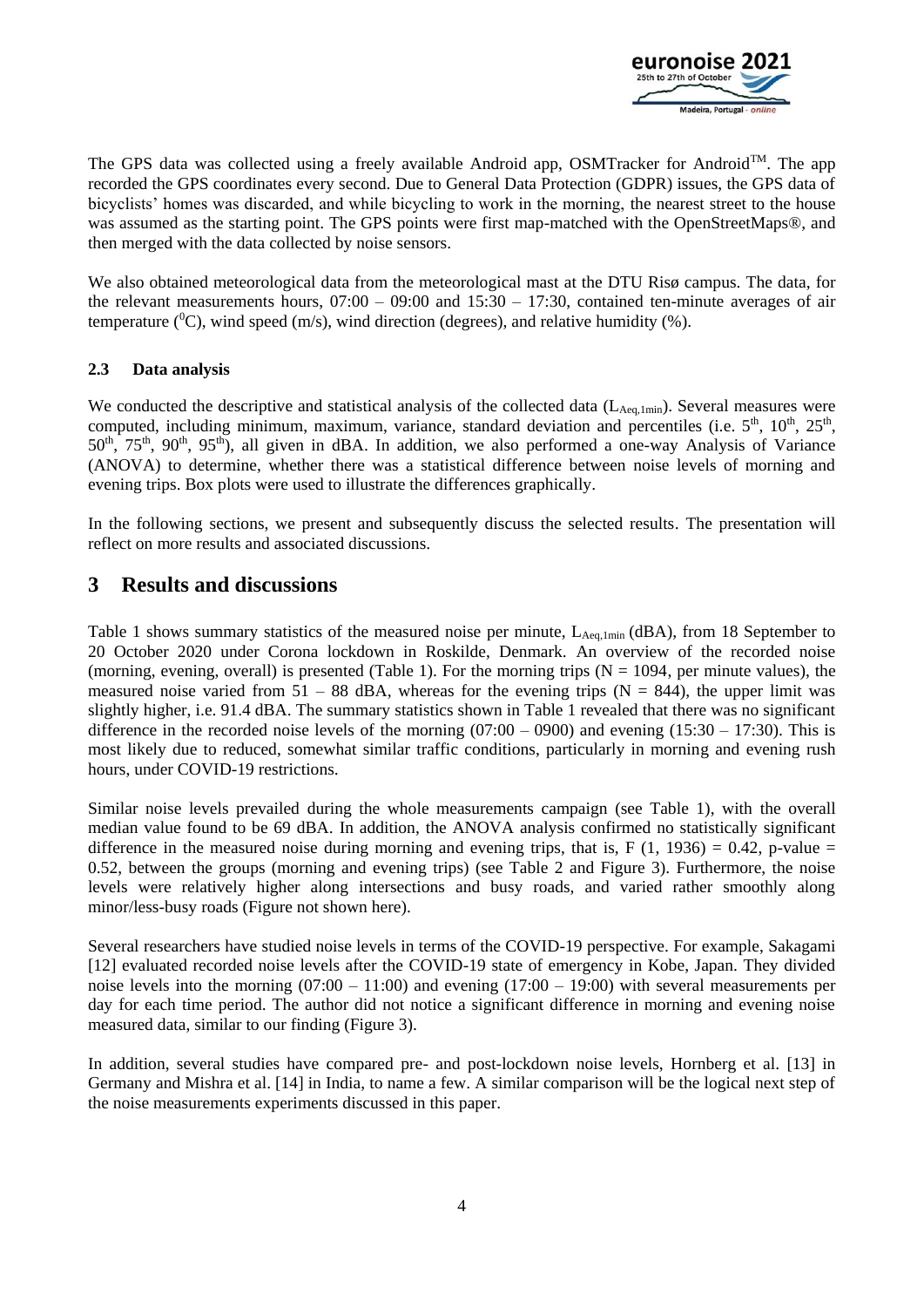

| Table 1 – Summary statistics of the measured noise per minute $(L_{\text{Aeq,1min}})$ (dBA) from 18 September to 20 |  |  |
|---------------------------------------------------------------------------------------------------------------------|--|--|
| October 2020 in Roskilde, Denmark. Note: $N =$ number of per minute $L_{Aeq}$ values in dBA.                        |  |  |

|                     | $L_{Aeq}$ (dBA) |         |         |  |  |
|---------------------|-----------------|---------|---------|--|--|
|                     | Morning         | Evening | Overall |  |  |
| $\mathbf N$         | 1094            | 844     | 1938    |  |  |
| Percentiles         |                 |         |         |  |  |
| 5                   | 56.4            | 55.4    | 55.9    |  |  |
| 10                  | 58.5            | 58.2    | 58.4    |  |  |
| 25 (first quartile) | 63.2            | 63.6    | 63.5    |  |  |
| 50 (median)         | 68.7            | 69.1    | 69.0    |  |  |
| 75 (third quartile) | 74.2            | 73.9    | 74.1    |  |  |
| 90                  | 79.5            | 78.2    | 78.9    |  |  |
| 95                  | 81.2            | 79.3    | 80.5    |  |  |
| Min                 | 51.0            | 51.3    | 51.0    |  |  |
| Max                 | 88.0            | 91.4    | 91.4    |  |  |
| Variance            | 57.8            | 52.0    | 55.2    |  |  |
| Standard deviation  | 7.6             | 7.2     | 7.4     |  |  |

Table 2 – The Analysis of Variance (ANOVA) of the measured noise, L<sub>Aeq,1min</sub> (dBA), for morning and evening trips. DF = Degrees of freedom, SS = Sum of squares, MS = Mean of squares, F-value = F-test statistic,  $Pr = p$ -value.

|                | DF   | SS     | MS   | F-value | Pr(S F) |
|----------------|------|--------|------|---------|---------|
| Between groups |      | 23     | 23.2 | 0.42    | 0.52    |
| Within groups  | 1936 | 106935 | 55.2 |         |         |
| Total          | 1937 | 106958 |      |         |         |



Figure  $3 - Box$  and Whisker plots of the measured noise level,  $L_{Aeq,1min}$  (dBA), for the morning and evening trips from 18 September – 20 October 2020.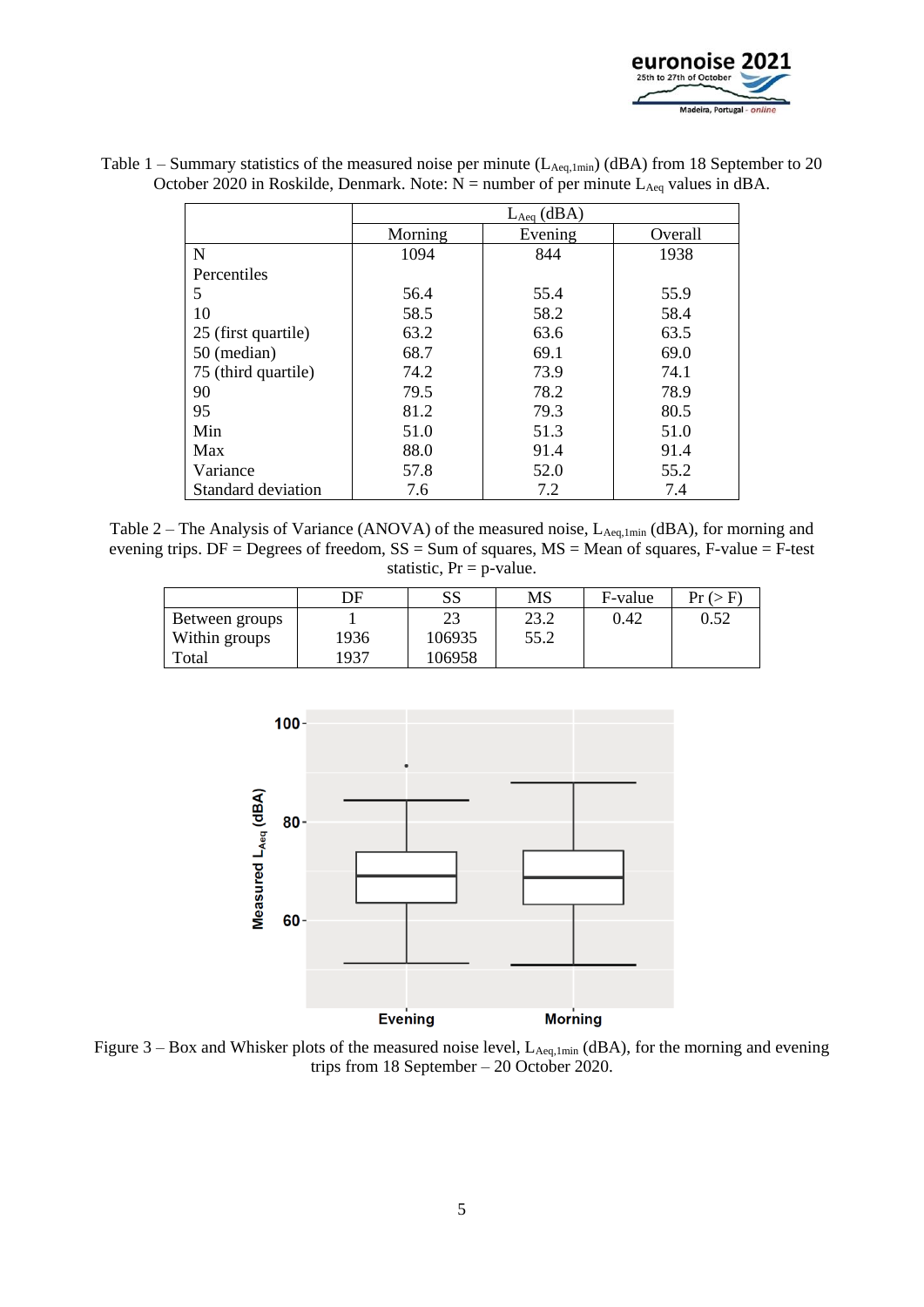

# **4 Conclusions**

In this work, noise exposure of individuals, bicycling to work under Corona lockdown in the Danish city of Roskilde (September – October 2020) has been studied. Overall, the measured noise levels,  $L_{\text{Aec.1min}}$  (N = 1938), varied in the range, 51 – 91.4 dBA, with a Median value of 69 dBA. There was no statistically significant difference in the recorded noise levels of morning and evening trips ( $N = 1094$  and 844), which was further confirmed by the ANOVA analysis (F-value =  $0.42$ , p-value =  $0.52$ ).

Since Corona restrictions have almost ended, repeating the same experiments and comparing pre- and postlockdown noise levels is a logical next step of the work described in this paper.

### **Acknowledgements**

We are grateful to all the volunteers who, despite Corona lockdown, helped with the noise measurements. Jibran's work is supported by the Danish Big Data Centre for Environment and Health (BER-THA), funded by the Novo Nordisk Foundation (NNF) Challenge Programme, grant number NNF170C0027864.

# **References**

- [1] World Health Organization (WHO). *Addressing the rising prevalence of hearing loss*. WHO, Geneva, February 2018, pp.  $1 - 40$ , ISBN # 978-92-4-155026-0.
- [2] Rigshospitalet A highly specialized hospital in Denmark*. Noise-induced hearing loss*. Available online:<https://bit.ly/37gIReG> (Accessed: 14 July 2021).
- [3] European Environment Agency (EEA). Environmental noise in Europe 2020. EEA Report No. 22/2019, Luxembourg: Publications Office of the European Union, 2020. Available online: <https://www.eea.europa.eu/publications/environmental-noise-in-europe> (Accessed: 14 July 2021).
- [4] Stansfeld, Stephen; Haines, Mary; Brown, Bernadette. Noise and health in the urban environment. *Reviews on environmental health*, Vol 15 (1-2), 2000, pp. 43-82.
- [5] Tabacchi, M; Pavón, I; Ausejo, M; Asensio, C; Recuero, M. Assessment of noise exposure during commuting in the Madrid subway. *Journal of occupational and environmental hygiene*, 2011, Vol 8 (9), pp. 533-539.
- [6] Danish Work Environment Authority. Promulgation of the Working Environment Act (Bekendtgørelse af lov om arbejdsmiljø). Available online (in Danish): [https://at.dk/regler/love-eu](https://at.dk/regler/love-eu-forordninger/arbejdsmiljoe-674-sam/)[forordninger/arbejdsmiljoe-674-sam/](https://at.dk/regler/love-eu-forordninger/arbejdsmiljoe-674-sam/) (Accessed: 14 July 2021).
- [7] European Agency for Safety and Health at Work. Directive 2003/10/EC noise: The minimum health and safety requirements regarding the exposure of workers to the risks arising from physical agents (noise). Available online:<https://osha.europa.eu/en/legislation/directives/82> (Accessed: 14 July 2021).
- [8] Cycling Embassy of Denmark. Danish cycling statistics. Available online: <https://cyclingsolutions.info/embassy/danish-cycling-statistics/> (Accessed: 14 July 2021).
- [9] Ramos, T. D. C; Silva, A. N. R. D; Souza, L. C. L. D; Dekoninck, L; Botteldooren, D; Teixeira, I. P. Cyclists' noise exposure in a Brazilian medium-sized city. *Ciência & Saúde Coletiva*, 2020, Vol. 25, pp. 2891-2902.
- [10] Yao, C. M; Ma, A. K.; Cushing, S. L; Lin, V. Y. Noise exposure while commuting in Toronto-a study of personal and public transportation in Toronto. *Journal of Otolaryngology-Head & Neck Surgery*, 2017, Vol 46 (1), pp. 1-8.